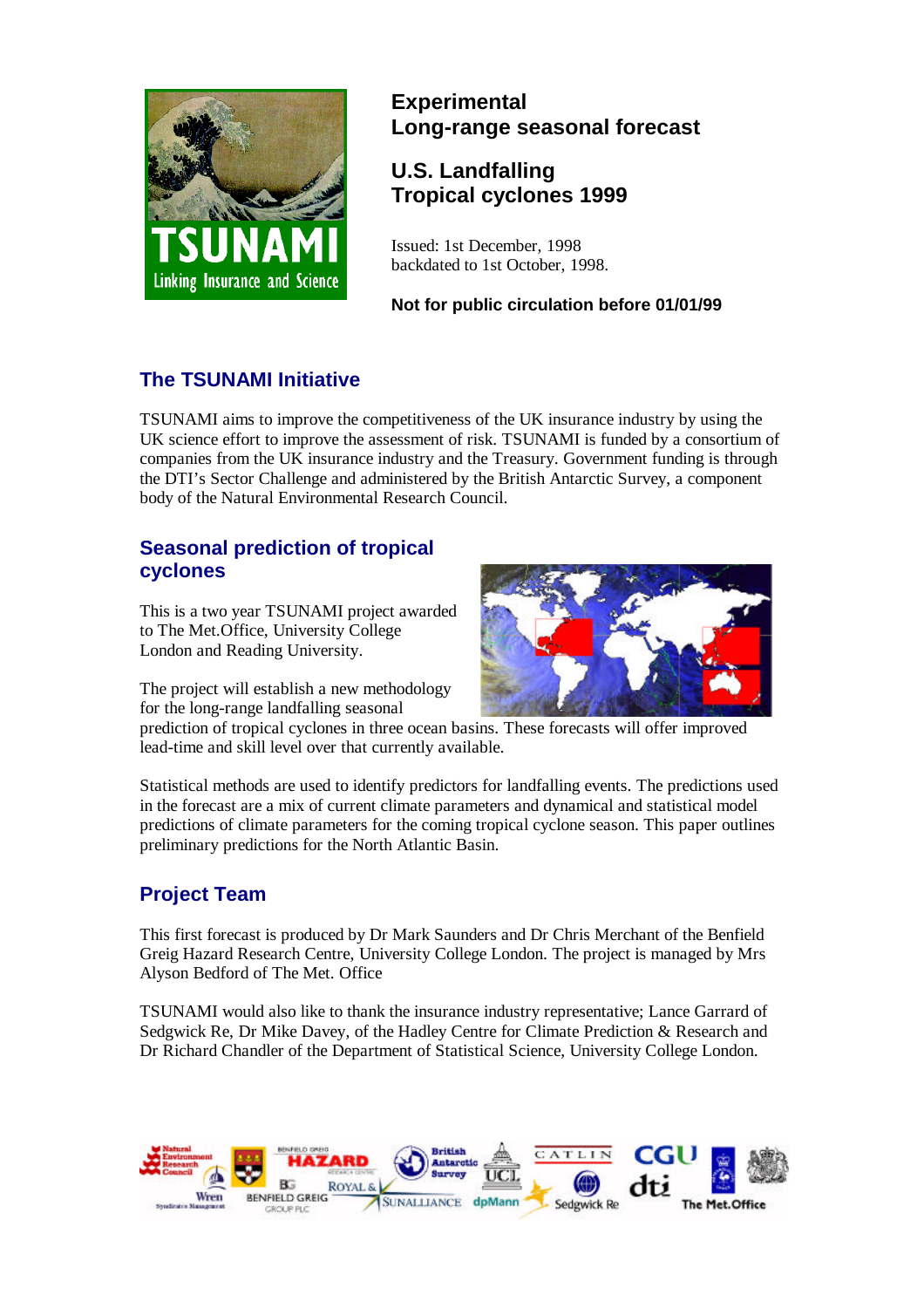

#### **Key for tables and graphs: Sustained Wind**

| TS        | <b>Tropical Storms</b>                 | 34-63 Kts |
|-----------|----------------------------------------|-----------|
| 1&2       | Hurricanes, Category 1 & 2 only        | 64-95 Kts |
| H         | <b>All Hurricanes</b>                  | $>63$ Kts |
| IН        | All Intense Hurricanes, Category 3-5   | $>95$ Kts |
| <b>TC</b> | Tropical Cyclones $(TS + H)$           |           |
|           | Average Refers to the 1979-1998 period |           |

#### **Summary**

From the information available by September 1998 we forecast the following for landfalling tropical cyclones in the U.S. during 1999:

- Landfalling activity
	- − Well above the 20-year average, although less active than 1998
- The number of tropical cyclones originating from the:
	- − Tropical and extratropical North Atlantic will be above average.
	- − Caribbean will be less than average
- The chance of at least one intense hurricane strike to be
	- $-$  40% ( $\pm 25$ %) above average.
	- − 70% (±35%) above average for the East Coast
	- − 35% (±30%) above average for the Gulf Coast
- **Comparison**

The number of tropical cyclones hitting the U.S. mainland in 1998 was the third highest on record since 1871.

|          |           |           | IH       | Н             | TC         |
|----------|-----------|-----------|----------|---------------|------------|
| Average  | 1979-1998 | Total 3 : | 0.5      | 1.5           | 3.0        |
| Actual   | 1998      | Total 7:  |          | $\mathcal{R}$ |            |
| Forecast | 1999      | Total 4 : | $1 (+1)$ | $2 (+1)$      | $4(\pm 2)$ |

The activity in 1999 is predicted to be higher than normal, but lower than 1998. This is largely due to mild La Nina conditions, coupled with mid-Atlantic sea surface temperatures at average levels, anticipated in 1999.

#### *A further forecast will be published in June 1999.*

*A detailed report on the methodology used can be obtained from the TSUNAMI website: http://www.nerc-bas.ac.uk/public/tsunami/*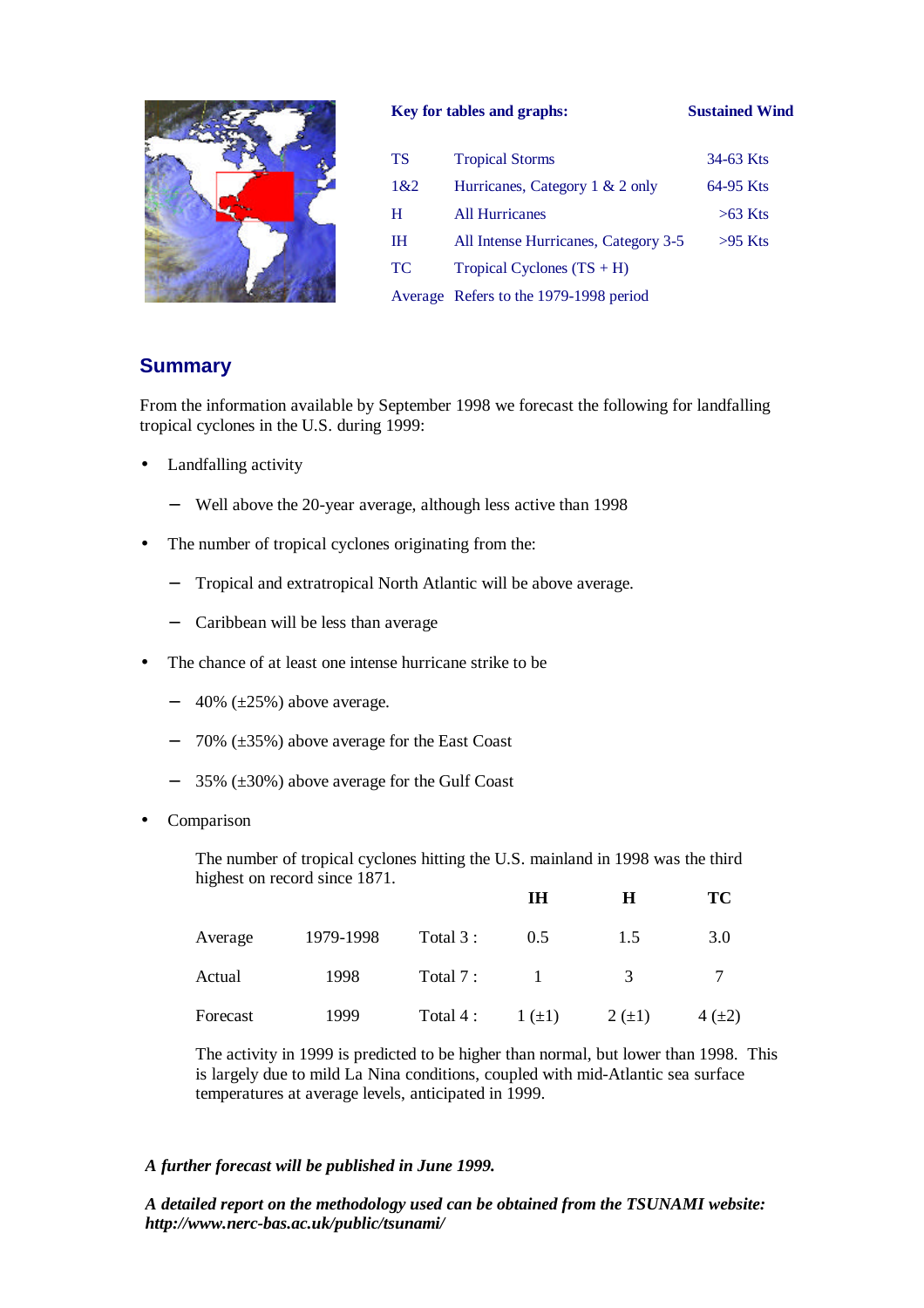**U.S.A. Landfalling**  $\overline{C}$  **tropical cyclones** 



| No. of<br>events | Probability of N events (mutually exclusive) |     |     |     |               |     |     |       |
|------------------|----------------------------------------------|-----|-----|-----|---------------|-----|-----|-------|
|                  | Forecast                                     |     |     |     | <b>Normal</b> |     |     |       |
|                  | ТC                                           | TS  | 1&2 | Н   | TC            | TS  | 1&2 | Н     |
| 0                | 3%                                           | 20% | 31% | 41% | 5%            | 21% | 41% | 58%   |
| 1                | 10%                                          | 32% | 36% | 37% | 15%           | 33% | 37% | 32%   |
| $\mathbf{2}$     | 17%                                          | 26% | 21% | 16% | 22%           | 26% | 17% | 9%    |
| 3                | 21%                                          | 14% | 8%  | 5%  | 22%           | 13% | 5%  | 1%    |
| 4                | 19%                                          | 5%  | 2%  | 1%  | 17%           | 5%  | 1%  | $0\%$ |
| 5                | 14%                                          | 2%  | 1%  | 0%  | 10%           | 2%  | 0%  | $0\%$ |
| 6                | 8%                                           | 0%  | 0%  | 0%  | 5%            | 0%  | 0%  | 0%    |

## **Cumulative probability of landfalling events**



#### **Frequency & severity distribution**

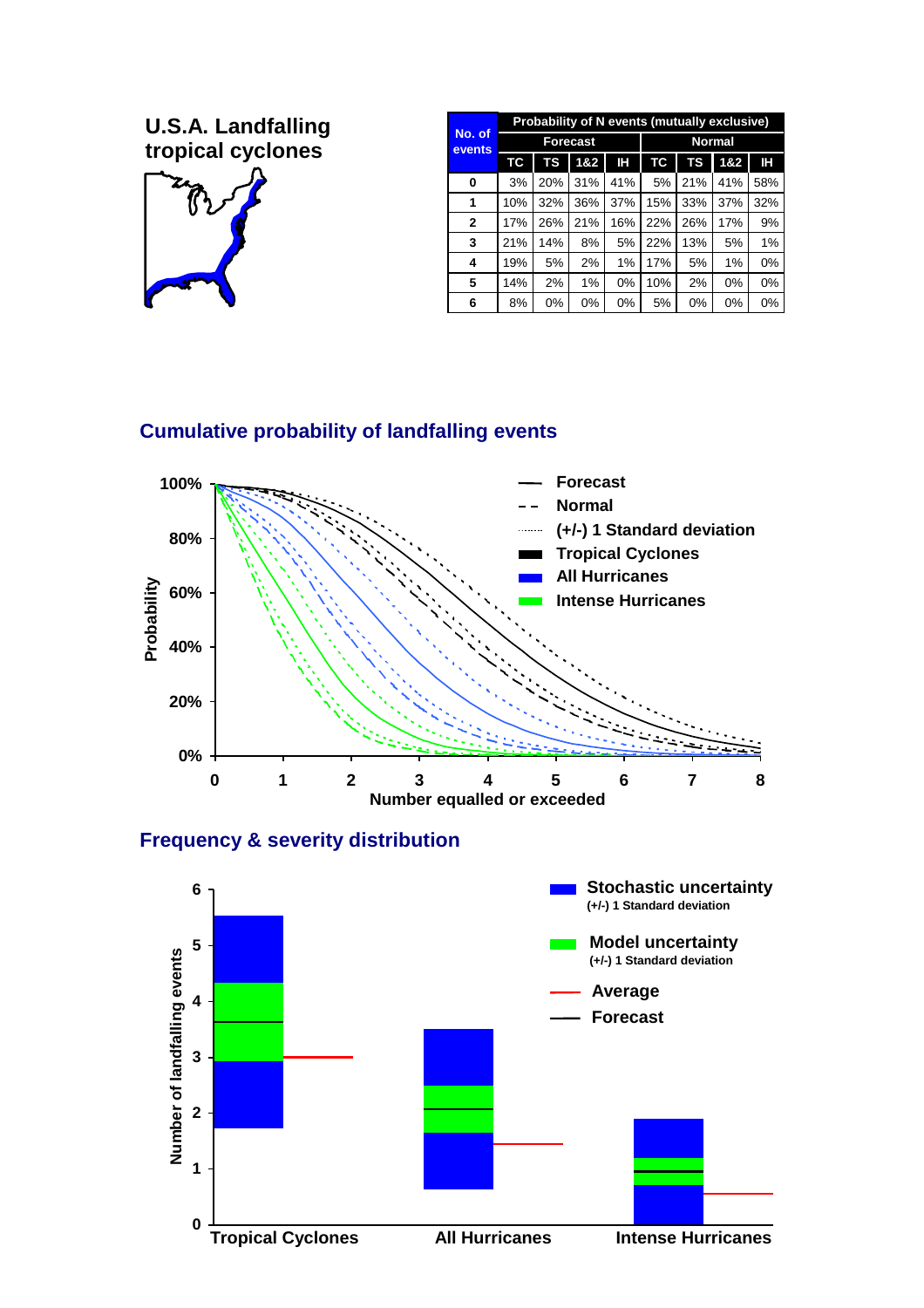# **East Coast Landfalling tropical cyclones**



| No. of<br>events | Probability of N events (mutually exclusive) |       |     |       |               |     |       |       |
|------------------|----------------------------------------------|-------|-----|-------|---------------|-----|-------|-------|
|                  | <b>Forecast</b>                              |       |     |       | <b>Normal</b> |     |       |       |
|                  | <b>TC</b>                                    | TS    | 1&2 | Н     | TC            | TS  | 182   | H     |
| 0                | 13%                                          | 39%   | 59% | 56%   | 26%           | 47% | 74%   | 74%   |
| 1                | 26%                                          | 37%   | 31% | 33%   | 35%           | 35% | 22%   | 22%   |
| $\mathbf{2}$     | 27%                                          | 18%   | 8%  | 10%   | 24%           | 13% | 3%    | 3%    |
| 3                | 19%                                          | 6%    | 1%  | 2%    | 11%           | 3%  | 0%    | 0%    |
| 4                | 10%                                          | $1\%$ | 0%  | $0\%$ | 4%            | 1%  | $0\%$ | $0\%$ |
| 5                | 4%                                           | 0%    | 1%  | 0%    | 1%            | 0%  | 0%    | 0%    |
| 6                | 1%                                           | 0%    | 0%  | 0%    | 0%            | 0%  | 0%    | 0%    |

# **Cumulative probability of landfalling events**



## **Frequency & severity distribution**